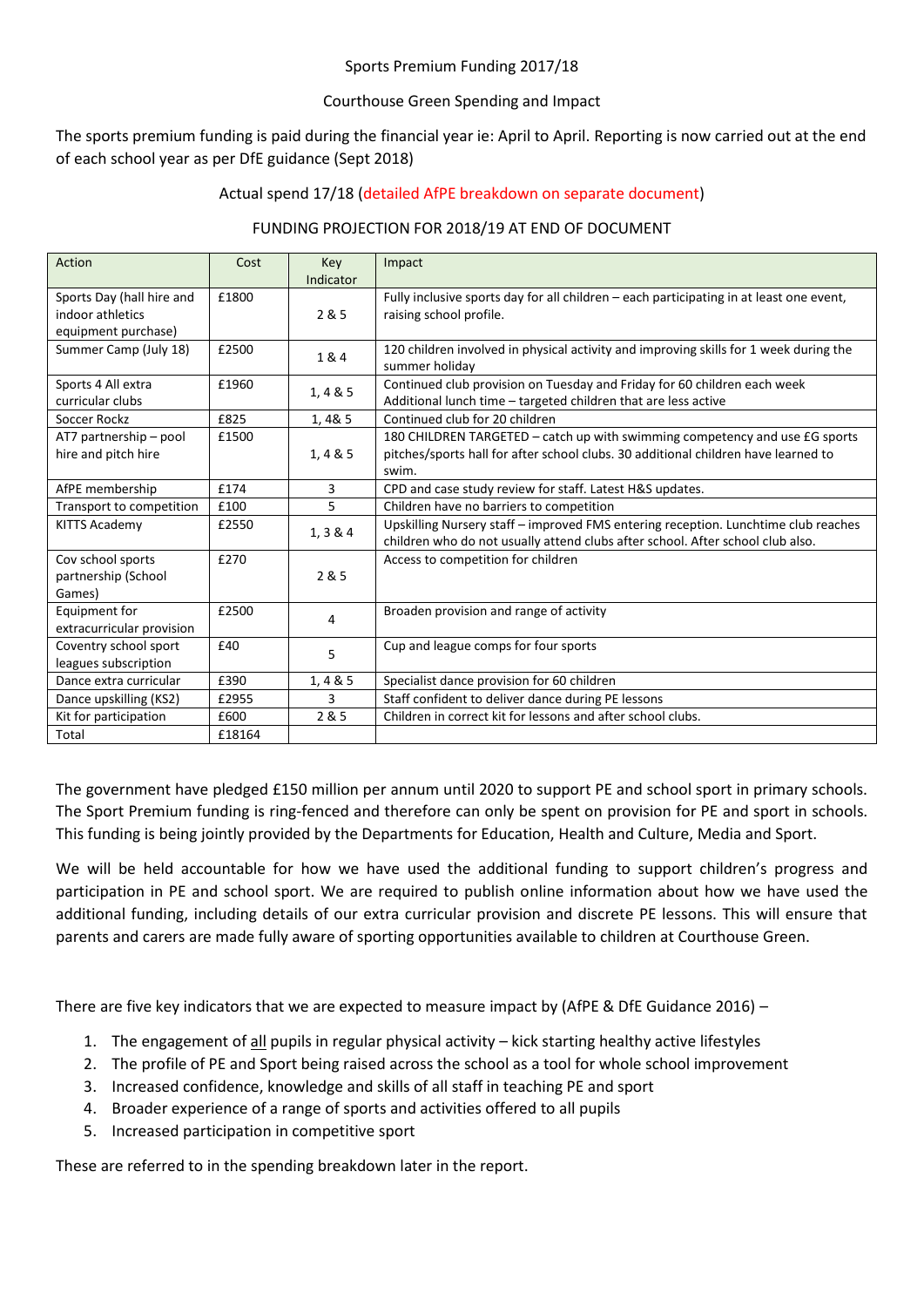## **How is the Sport Premium Funding allocated?**

Each school with over 17 pupils is allocated a lump sum of £16000 and then an extra £10 per child in years 1-6. The money is distributed to schools in two payments in October and April of each year.

In the year 2015-16 Courthouse Green received £10 365 (£8000 lump sum and £5 per child)

In the year 2016/17 we received £10 700 (£8000 lump sum and £5 per child)

In the year 2017/18 we received £21 400

This year we received £21 400

## **How should the Sport Premium Funding be spent?**

The government has recommended:

"Schools can choose how they spend the funding, for example to  $-$ 

- Hire specialist PE teachers or qualified sports coaches to work with primary teachers during lessons
- Support and involve the least active children by running after school clubs and holiday clubs, eg: Change4Life clubs
- Provide resources and training courses in PE and sport for teachers
- Run additional swimming lessons to top up curriculum provision (help non swimmers reach proficiency)
- Run sport competitions or increase pupils' participation in the Sainsbury's School Games
- Run sports activities with other schools
- Transport to events
- Equipment" (DfE Website)

## **How will Courthouse Green spend the Sport Premium Funding?**

#### Sustainability

At Courthouse Green we aim to use this money to create a sustainable curriculum for all children. In previous years, 2014/15/16, we spent money working on upskilling teachers in their delivery of PE lessons. Staff feedback was that it really helped to focus their teaching and was helpful for non specialists. We worked hard to ensure that our schemes of work progressed from one year in to the next and had relevant assessment grids that teachers could easily use following guidance from the PE lead in the school. However, we felt that our curriculum focused too heavily on sports and developing knowledge of games or techniques for each curriculum area and not enough on fundamental movement skills – the basic building blocks for successful physical performance. This was resulting in a 'gap' in terms of assessment outcomes that showed children who were naturally talented were excelling and those who struggled were making minimal progress. We considered whether we needed a new approach to our teaching and eventually decided to invest our time and monies in having 'Real PE' at Courthouse Green. Real PE is a curriculum designed by Create Development and focuses entirely on developing the FMS aspect alongside the more holistic aspects that PE and sport bring to children – being creative, developing resilience, sportsmanship, encouraging others and pride in individual progress. The idea being that through the dedicated warm up activity that is closely linked to skills sessions, the children will excel in the games activity attached to each unit of work. Children have made progress through the skills sessions and the 'COGS' work on personal development has been so successful that it has been used across school to measure achievement in our whole school rewards system. Luke Davies has also completed the Real Gym course so that we can once again add in gymnastics to our new curriculum in 18/19. The new curriculum has enabled Kate Halfpenny (PE Lead) and Luke Davies (Learning Mentor with responsibility for engaging children in physical activity), to work closely with teachers and TA's alike in quality ensuring delivery across school. An individualised support package was put in place as a result of feedback given to Kate following CPD. Staff have been positive about support given. Further training has been given to staff new to the school in September 2017 and regular reviews of all staff support continued into Spring and Summer terms of 2018, with Kate and Luke working with year group during PPA time to address specific areas of the curriculum as requested by teachers, consequently,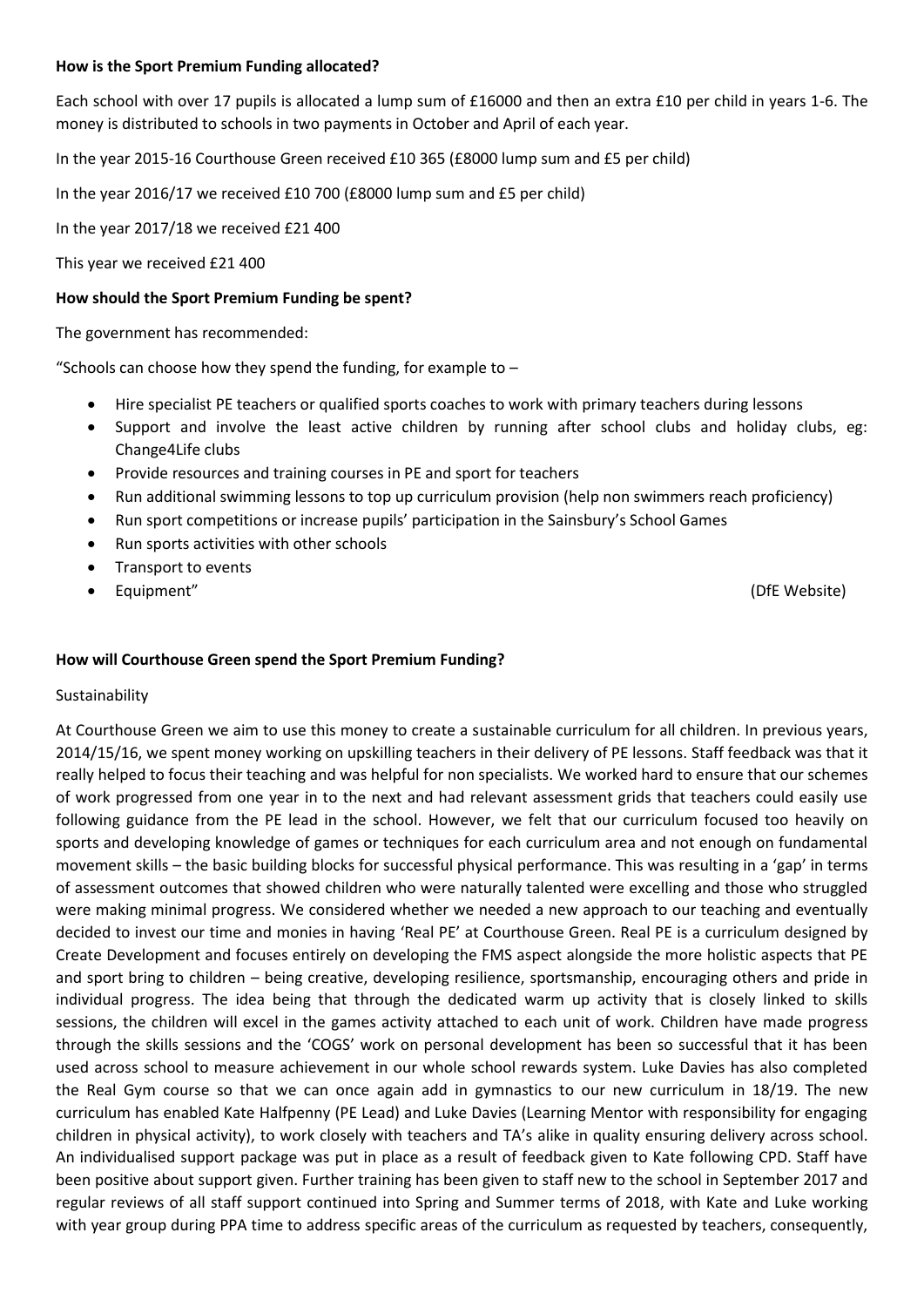staff have commented that they feel more confident in delivery when able to work at their own pace as a year group with specialist support.

This year we have also been able to assess consistently. This is as a result of the framework provided by Real PE that is easy to follow for non specialists. Staff have been able to make judgements on skill levels and progression quickly and with ease, they will also find it easier to set targets and report on PE at the end of the year.

We appointed our second sports apprentice in Sept 16 (Ryan Morris) at level 3. He has covered PPA since then and delivered a breadth of extra curricular opportunities for our children. Ryan has also undertaken the Real PE training and has been a real asset in terms of support for teaching staff during their lessons. Ryan finished his course in the Spring term of 17/18 and will leave Courthouse Green at the end of the school year. An LSA with extensive sports coaching experience has been appointed for 2018/19 and will continue to deliver Real PE during PPA and offer after school sports club provision.

# **Participation**

Courthouse Green aspires to engage as many children as possible in extra curricular activities. Because of this, we carefully monitor how many children take part in clubs and represent their class and / or the school. Accordingly, we are able to target any children who have not participated in extra curricular activity or competitive activity for the spring and summer term. 2017/18 participation in after school clubs was at 33% after the first term and rose to 65% in April, we currently have 78% of children having taken part in after school clubs for the year – 2% shy of our 80% target. It is our aim to continue this high level of provision and uptake for the year 18/19.

We have used a significant amount of our funding last year to employ external coaches (Achieve Bootcamp, Soccer Rockz, Sports 4 All) to run lunchtime and after school activities, we have extended this provision further this year by working with Coventry Sports Foundation to run after school clubs at Centre AT7 in swimming and football during the autumn term, basketball, football and swimming in the spring term and swimming, badminton and cricket in the summer term. We have also used Sports for All and KITTS academy to target children at lunchtimes who would often prefer not to be active or cannot attend after school clubs (lots of children have to attend Mosque/Arabic school or return home with childminders and are unable to attend despite wanting to). The children have been able to broaden their experiences by participating in these clubs and have become more enthusiastic about PE and sport. This year we have reviewed our rewards system at school and will have all children able to earn points for their class by participating in after school clubs and representing the school / their class in activities – these will then be combined with the attendance and punctuality points to stake a claim for the Challenge Cup each term. This has helped to dramatically increase the numbers of children taking part in activity. Staff and parents have also taken part in events as part of the challenge cup initiative; this helped to raise the profile of sport and competition in the school. We have also participated in school games events in rugby, football, indoor athletics, gymnastics, cricket and rounders. We have also sustained links with Cook Well, Eat Well (18 parents attended) and One Body One Life (2x 10 weeks courses and delivery in PE lessons as well as delivery across Reception classes) to maintain the profile of our work on healthy lifestyles. In addition we have also worked closely with Food For Life and The Soil Association to set up a school gardening group and review school meal provision. Kate Halfpenny is currently leading on this initiative and aims to achieve the bronze Food For Life accreditation.

Last year we continued to run after school activities alongside external providers but took greater responsibility for delivering sports activity amongst our own staff as upskilling happened. Since funding has increased this year, we have been able to increase provision.

To increase competitive opportunities further, we have signed up to Sainsbury's School Games – submitting bronze mark application in July this school year) and the AT7/Alan Higgs competition evenings. This opportunity has meant that for the first time we have entered competitions across the key stages and in a variety of activities against other schools – Year 1 & 2 gymnastics competition; year 3 tag rugby; yr 5 indoor athletics; yr 3 & 4 football; yr 3& 4 endball; yr 5 girls football; yr 5 & 6 netball. In the summer term we have entered – Yr 3-6 tennis; Yr 5 & 6 rounders; Yr 4-6 golf and Yr 3 & 4 athletics. This is addition to our usual entries in to the Coventry School's League for boys and girls football and cross country as we have entered every year.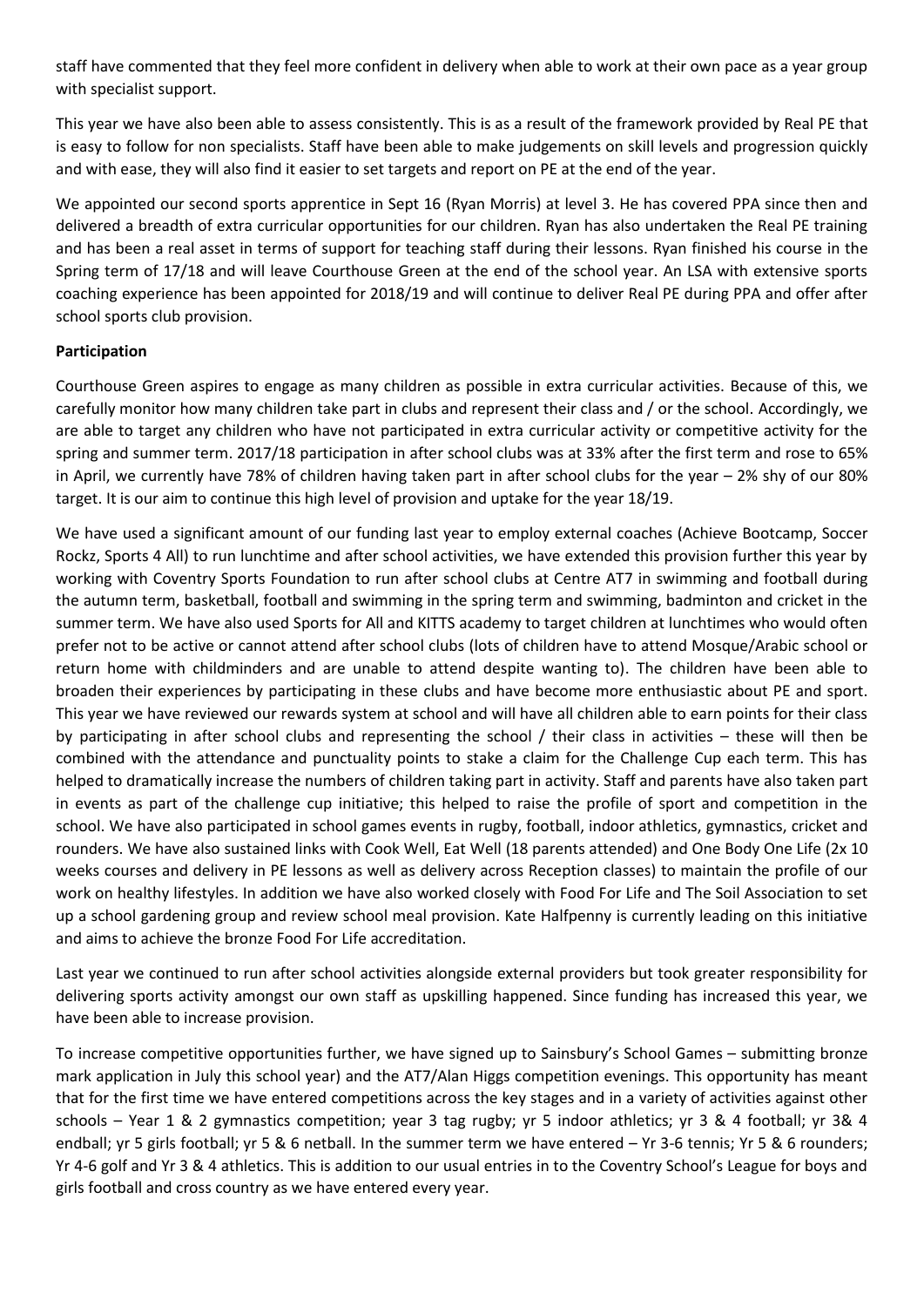| Yr           | Clubs (terms provided)<br><b>Whole school Year</b> |                   |                      |                      |                      |                     |                          |                          |               |                 |             |       |
|--------------|----------------------------------------------------|-------------------|----------------------|----------------------|----------------------|---------------------|--------------------------|--------------------------|---------------|-----------------|-------------|-------|
| Gr<br>p      |                                                    |                   |                      |                      |                      |                     |                          |                          |               |                 |             |       |
|              |                                                    |                   |                      |                      |                      |                     |                          |                          |               | All             | <b>Boys</b> | Girls |
| $\mathbf{1}$ | <b>Boccia</b>                                      | Gymnastic<br>s(3) | Fitness by<br>Number | Dance                | Athletics            |                     |                          |                          |               | 62.9%<br>(56)   | 26          | 30    |
| $\mathbf{2}$ | Boccia                                             | Indoor<br>games   | Gymnastics<br>(2)    | Football (2)         | Dance (2)            |                     |                          |                          |               | 71.43<br>% (66) | 32          | 34    |
| 3            | Football<br>(2)                                    | Tag Rugby<br>(2)  | Indoor<br>Games      | Cross<br>Country (2) | Multi<br>Sports      | Circuits            | Girls<br>Football<br>(3) |                          |               | 75.3%<br>(67)   | 33          | 34    |
|              | Tennis                                             | Table<br>Tennis   | Yoga (2)             | Athletics            | Dance                | Gymnastic<br>s      |                          |                          |               |                 |             |       |
| 4            | Football<br>(2)                                    | Tag Rugby<br>(2)  | Yoga (3)             | Circuits             | Cross<br>Country (2) | Multi<br>Sports     | Girls<br>Football<br>(3) |                          |               | 83.1.%<br>(74)  | 33          | 41    |
|              | Tennis                                             | Girls<br>Football | Gymnastics           | Fitness Fun<br>(2)   | <b>Athletics</b>     | Table<br>Tennis     | Gardening                |                          |               |                 |             |       |
| 5            | Dance<br>(2)                                       | Yoga (3)          | Netball (2)          | Cross<br>Country (2) | Swimming<br>(3)      | Football<br>AT7 (2) | Football                 | Girls<br>Football<br>(3) | Gardenin<br>g | 87.6%<br>(78)   | 47          | 31    |
|              | Kickball                                           | Footgolf          | Basketball           | Golf                 | Fitness Fun<br>(2)   | Cricket             | Badminto<br>n            | Rounders                 |               |                 |             |       |
| 6            | Dance<br>(2)                                       | Yoga (3)          | Netball (2)          | Cross<br>Country (2) | Swimming<br>(3)      | Football<br>AT7 (2) | Football                 | Girls<br>Football<br>(3) |               | 88.8%<br>(79)   | 41          | 38    |
|              | Kickball                                           | Footgolf          | Basketball           | Golf                 | Fitness Fun<br>(2)   | Cricket             | Badminto<br>n            | Rounders                 |               |                 |             |       |
|              |                                                    |                   |                      |                      |                      |                     |                          |                          | <b>TOTAL</b>  | 77.8<br>(420)   | 212         | 208   |

# **Excellence**

Over the last two years we sought to improve the quality and quantity of our after school clubs, this year we have focused very much on improving the quality of our teaching amongst our own staff and the performance of our children.

It is our aim that improved teaching this year and the adaptation of our quality assurance process – Kate ensuring that all staff deliver high quality PE, that we produce children who are competent sports people and have a thorough understanding of healthy lifestyles. Children have also had extensive opportunities to learn about healthy lifestyle and benefits of exercise. This has been achieved through the re-written PE schemes of work and the PHSCE scheme of work on healthy living. The school will also be one of two schools in the city taking part in a trial on Healthy Lifestyles in 2018, working alongside Food For Life, School Nursing, Groundworks and One Body One Life as well as several mental health support practitioners for both adults and children, in order to combat the recent finding on obesity and inactivity among our community and in particular our current cohort of children (heights and weights feedback August 2017). One Body One Life have also requested to deliver courses all year from Courthouse Green following the success of the Autumn 2017 course as part of our commitment to Change4Life. Year 1 -6 all know that an increase in heart rate through exercise is beneficial to well-being (evidenced in PE lessons and through pupil voice questionnaire) 96% of children asked stated that they enjoyed PE lessons and sport. Children also stated that they thought they were 'better at team work'; 'stronger'; 'healthier' and 'more confident' since taking part in PE this year.

#### **Impact of Sports Premium Funding**

We believe that PE and Sports provision at Courthouse Green is outstanding because:

Funding has ensured greater participation beyond lesson time in a wider range of sports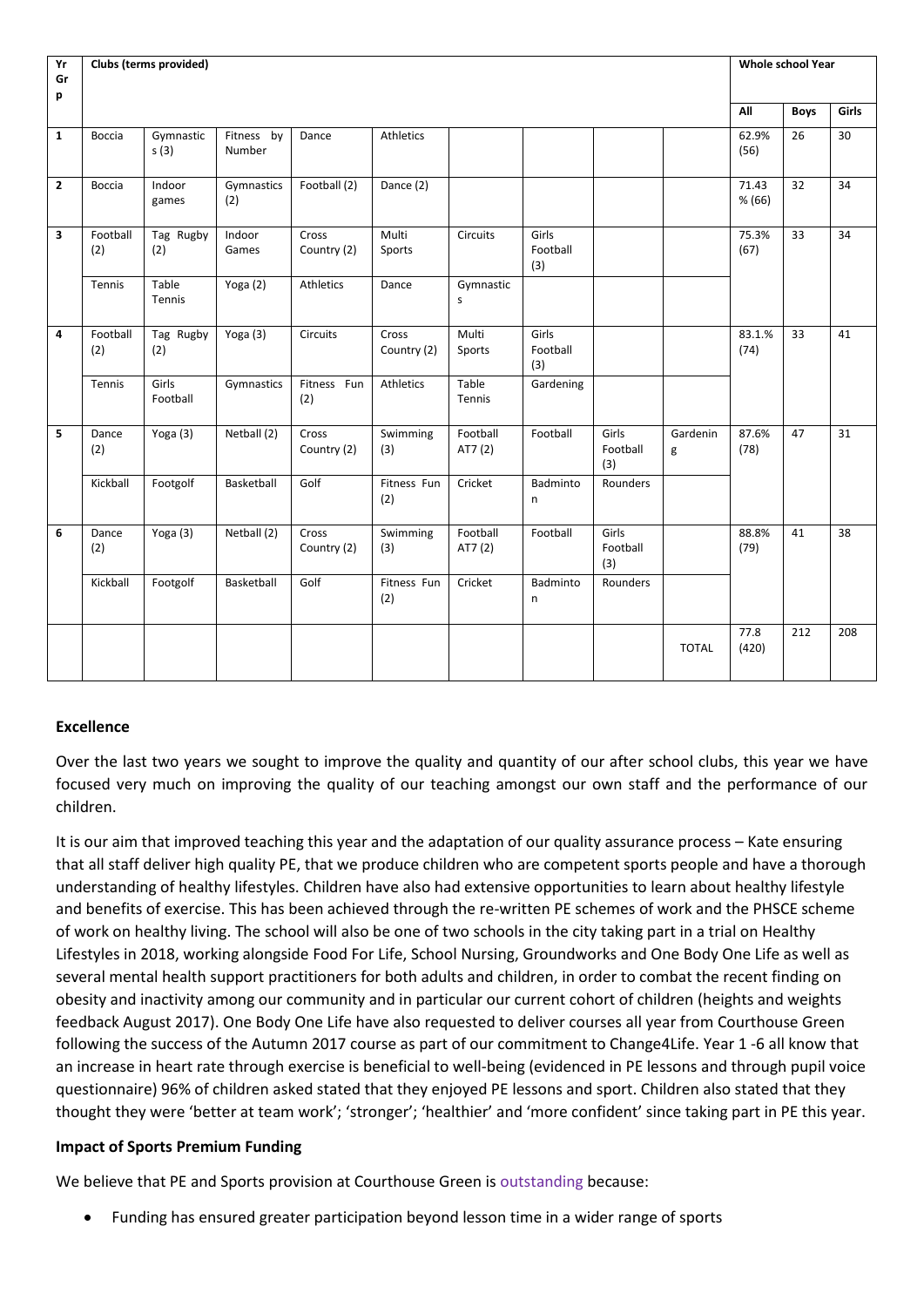- Progressive, broad and exciting PE and Sports curriculum ensures all children enjoy and participate in all lessons
- Staff expertise and specialist subject knowledge enables children to make accelerated progress within lessons
- Effective use of assessment systems ensure that lessons are pitched appropriately to ensure maximum progress is made within a lesson

We have evaluated the impact of our funding and found many positives but also highlighted clear areas for us to work on during this school year.

Findings from 2017/18:

Staff voice:

- All staff state that children really enjoy PE!
- 'Real PE is amazing! I feel like I know exactly what I'm doing' Yr 2 teacher
- 'The skills cards mean that children can work at their own level and I don't have to worry about whether I'm pushing them far enough – my differentiation is all set up for me' – Yr 6 teacher
- 'I can see really clearly with Real PE which children need to work harder on fitness or co-ordination, it is really obvious and I feel I have the resources to address it now' – year 3 teacher
- Staff expertise has improved thus ensuring accelerated progress within the lesson for all children 'Having you and Luke in to observe and offer ways to improve the lesson has been a massive help' – Yr 1 teacher
- 'Watching you and Luke use the resources for Real PE really helped me get my head round how to organise everything and get the best out of the children' – Year 5 class teacher
- Teachers feel more confident in organising a practical lesson
- I understand more how warm up and activity is all related to skills work Yr 4 Teacher

# **Courthouse Green Primary School – Spend Plan 18/19 – Sports Premium Funding**

# **Plans going forward for 2018/19–**

Partnership with Coventry Sports Foundation – Our percentage of children able to swim confidently in deep water is below expectations nationally and this needs addressing – Kate to continue after school swimming and address quality of lessons provided by Aquarius through school curriculum lessons on Thursday pm.

Continue to identify areas of Real PE that teachers would like further support with (including CPD catch up for new staff) and Quality Assurance of Assessment and COGS work across the school by Kate Halfpenny and Luke Davies Maintain after school / lunchtime opportunities – 83% Participation for end of year – currently at 33% for Autumn Term which is the same as last year, greater opportunity and breadth of provision required for term 2 and 3 to meet

target.

Reintroduce lunch time Challenge Cup competitions

Reception PE lessons to be assessed and children to participate in 45 minute lesson weekly – increase from 25 minute lesson in uniform.

Review Healthy Lifestyles aspect of PHSCE curriculum and develop Food For Life Programme across school (Bronze mark criteria achieved and pending license from Aspens for Food Quality).

# **Anticipated spend for 18/19 (Approx)**

| Action                    | Cost  | Key         | Impact                                                                                  |
|---------------------------|-------|-------------|-----------------------------------------------------------------------------------------|
|                           |       | Indicator   |                                                                                         |
| Sports Day (hall hire and | £900  |             | Fully inclusive sports day for all children - each participating in at least one event, |
| indoor athletics          |       | 2, 3 & 5    | raising school profile.                                                                 |
| equipment purchase)       |       |             |                                                                                         |
| Summer Camp (July 19)     | £2500 |             | 120 children involved in physical activity and improving skills for 1 week during the   |
|                           |       | 1&4         | summer holiday                                                                          |
| Sports 4 All extra        | £4500 |             | Continued club provision 3x week (increasing to 5x week in term 2 & 3)                  |
| curricular clubs          |       | 1, 4 & 5    | Additional lunch time - targeted children that are less active                          |
| Molly Bates overtime      | £350  |             | Club provision beyond usual contract hours - includes on costs.                         |
| payment                   |       | 1, 3, 4 & 5 | 75 children per week taking part in physical activity.                                  |
| Skillforce – Prince       | £5850 |             | 3 Laurel to take part in targeted programme developing collaborative skills and         |
| William Award             |       | 1,4 & 5     | mental health                                                                           |